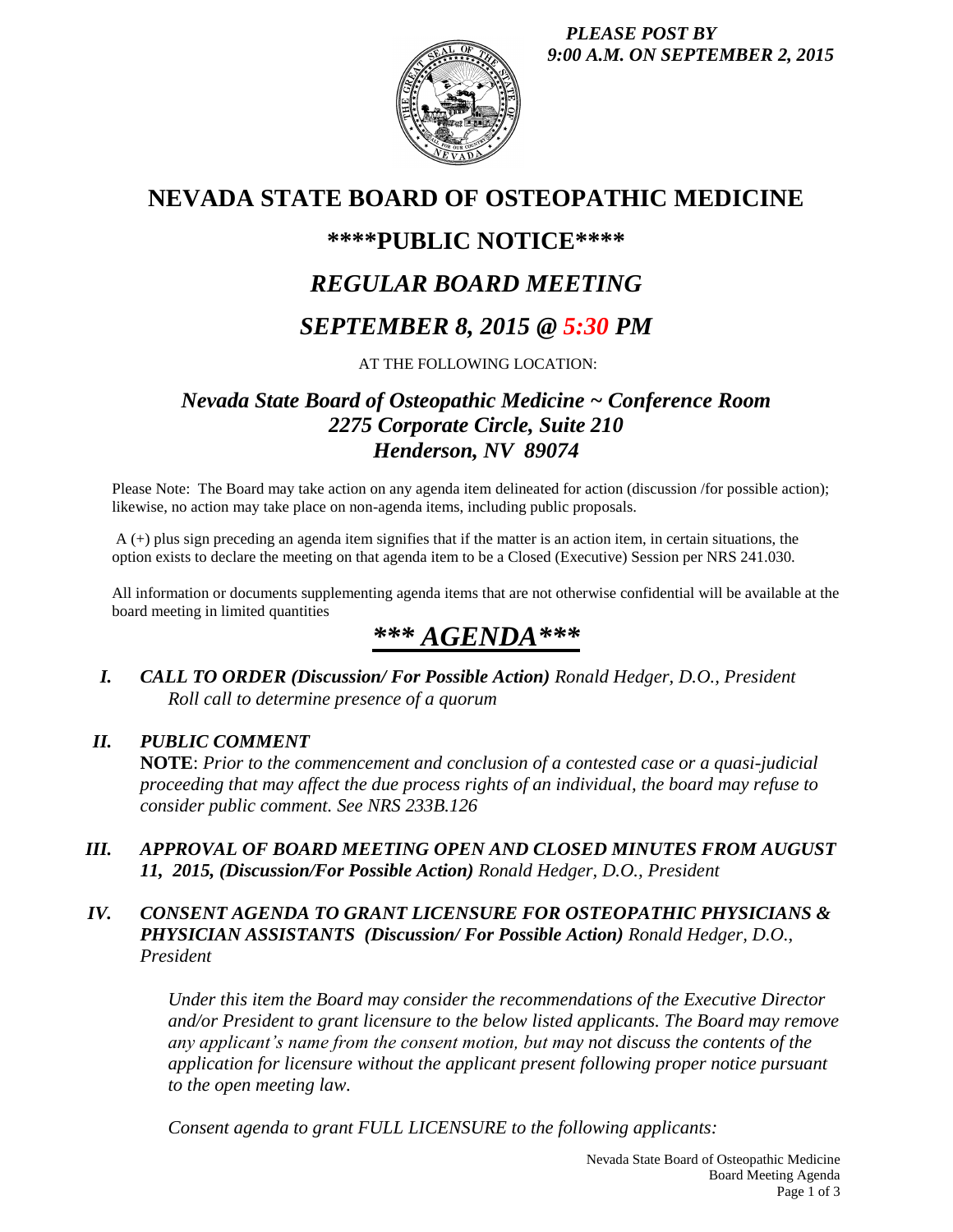*Physician Name Specialty Jamie Clodfelter, D.O. – Endorsement Physical Medicine & Rehabilitation Sakina Hyder, D.O. Emergency Medicine Andrew Le, D.O. Internal Medicine Laura Michael, D.O. – Endorsement Anatomic Pathology Harry Pan, D.O. Internal Medicine Richard Rosenblum, D.O. - Endorsement Diagnostic Radiology Thomas Sprague, D.O. – Endorsement Psychiatry Stephanie Stutz, DO Family Medicine*

*Special Licenses NRS.633.411: Brian Jahnny, D.O. Kingman/Sunrise Timothy Roberts, D.O. UMC Sarah Roth, D.O. Kingman/Sunrise*

*Physician Assistant Supervising Physician*

*Chandra Carney, PA-C Not Known At This Time*

- *V. +FULL LICENSURE FOR PHYSICIAN ASSISTANT Eric Haralson, PA-C, (personal appearance), (Discussion/For Possible Action/Board may go into closed* **session** *pursuant to NRS 241.030 to move to a closed session because the discussion will have to do with this applicant's character, alleged misconduct, professional competence, or similar items). Ronald Hedger, D.O., President*
- *VI. DISCUSSION/PROGRESS REPORT FROM MONITOR ANDREW KIM, D.O., REGARDING DANIEL ROYAL, D.O., IN ACCORDANCE WITH THE SETTLEMENT AGREEMENT DATED APRIL 15, 2015, (Discussion/For Possible Action), Ronald Hedger, D.O., President*
- *VII. INTERVIEW OF AND CONSIDERATION/ACTION REGARDING HIRING OF LOBBYIST FOR 2016-2017 (Discussion/For Possible Action), Ronald Hedger, D.O., President*

#### *VIII. EXECUTIVE DIRECTOR'S REPORT*

- *a. Quick Books*
- *b. Licensing*
- *c. Interstate Compact Licensure*
- *IX. LEGAL REPORT (Discussion/Action) by Louis Ling, Board Counsel and/or Sophia Long, Deputy Attorney General*
- *X. ITEMS FOR FUTURE DISCUSSION/ACTION/UPCOMING AGENDA*
- *XI. PRESIDENT Report on Board Business, Ronald Hedger, D.O., President*
- *XII. PUBLIC COMMENT*

*Prior to the commencement and conclusion of a contested case or a quasi-judicial proceeding that may affect the due process rights of an individual, the board may refuse to consider public comment. See NRS 233B.126.*